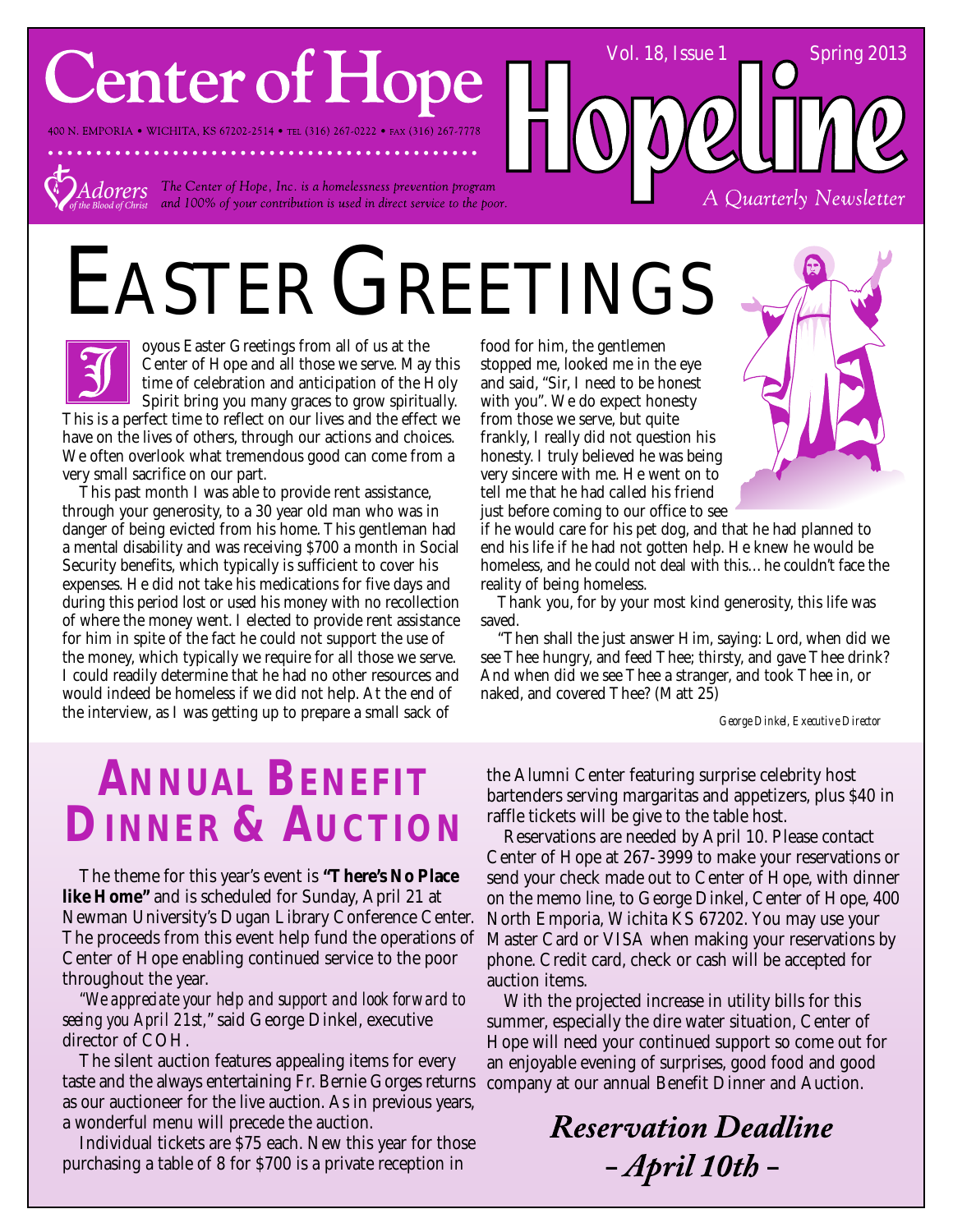**COH Board of Directors:** Chair: Johnnie Bell Vice-Chair: Jerry Johnston Secretary: Barbara Pinaire Treasurer: John Weir

**Board Members:** Gary Bartak Karen Clothier Larry Damm Daniel Giroux Gloria Hegge Sr. Maria Hughes, ASC Sr. Renee Kirmer, ASC J.T. Klaus Sharon Monroe Christopher Magana Susan Pool Sr. Charlotte Rohrbach, ASC Sally Simon Collin Stieben Curtis Warren

**CENTER OF HOPE, INC.** *sponsored by the Adorers of the Blood of Christ*

> **Executive Director** George Dinkel

**Staff:** Sr. Jeannine Bahr, ASC Sr. Becky Balthazor, ASC Marsha Flora

**Volunteers: ASC Associates** Maralene Balthazor Mary Benefield Patricia Bergman Karen Carney Kay Carroll Mary Corrigan Jim Dale Peggy Duick Rebecca Elpers Martha Flaherty Donna Harris Barb Helm-Powell Kyle Jacobs Frank Kastor Jan Kirby Valle Lang Donna Larson Rachel Lewis Dan McCarty Martin Mendoza Carol Meyer Mary Meyer Sr. Tarcisia Roths, ASC Mary Santiago Treva Schaffer Sr. Deborah Schovanec Sally Simon Anne Uhler Rosemary Wells Carolyn Winn Mary Lou Wohler

### Welcome To **New Members**

Three new members have joined the Center of she and her husband moved to Wichita from Japan. Hope board of directors and bring a range of useful professional and volunteer experiences to the organi-Sunflower Community Action and the Board for zation.

law firm of Prochaska, Giroux and Howell. The most interested in the case management program and Wichita native is a graduate of Newman University finding community resources for COH clients. and the Creighton University School of Law.

Mr. Giroux is currently serving on boards for the Downtown Serra Club and Kansas Association for who works as a Title One mentor specialist with at-Justice as well as the Newman University Athletic risk teens who have been placed at the Salvation Board. He volunteers at the DUI Victim Center, Army Koch Center in Downtown Wichita. She Newman University, St. Catherine of Sienna Parish earned her B.S. in Social Work from Wichita State and St. Francis of Assisi Parish. In his role as a practicing attorney, Mr. Giroux is a frequent speaker at University of Kansas. schools and other organizations.

COH board member, Johnny Bell, introduced Mr. Giroux to the work of the Center of Hope. He will Children's Service League and Lutheran Social serve on the development committee.

chotherapist at COMCARE of Sedgwick County of Kansas and worked for USD 259. where her clients included persons with severe and homeless at one time.

from the University of Kansas and her doctorate in Home program for youth, and in SOS, a local organi-

University, Cleveland, Ohio.

Born in Japan to parents who were serving as missionaries, Dr. Hegge is a bi-cultural person having spent her childhood and teen years in that country. After college in the U.S., she returned to Japan with the General Conference Mennonite Church and worked there for six years, including four years as a co-pastor of a small church in Kobe, Japan. In 1990,

**DANIEL B. GIROUX** is an attorney with the is pleased to contribute to the work of COH and is She has served on the board of directors for Healthy Options for Plainview, Wichita. Dr. Hegge

> **SHARON MONROE** is a life-long Wichitan University and a Masters in Social Work from the

**DR. GLORIA HEGGE** is a professor of social opportunities grant program. After training in the work at Newman University. As a clinical social understanding of temperament, she became a trainer worker, Dr. Hegge has previously worked as a psy-in this subject. She was also a supervisor for the State Mrs. Monroe has extensive experience in social work having previously been employed by Kansas Services. She moved from work in foster care to adoption and later became co-director of an adoption

persistent mental illness. Some of them had been nator for the Pathways Program at the Mental Dr. Hegge received the Master of Social Work porting the Opportunity Zone, a Wichita Children's Social Welfare from Case Western Reserve zation working to end sex trafficking in the area.Her volunteer work has included volunteer coordi-Health Association and she has an interest in sup-

*Happy the man who considers the poor and the weak, The Lord will save him in the day of evil. (Ps. 41)*



husband left to work out of town about eight months result of seizures. ago and has never returned. She doesn't know if he is alive. Y babysits for a family, but they went out of state for Christmas vacation so she had no income to pay her rent and utilities. She has an eviction notice and owes over \$900 on her Westar bill.

J, 51, lives with his two young children. J's work hours were reduced so that he earned only \$664 this past month which is not sufficient to cover his expenses. His rent is only \$280 per month, but he has to pay \$250 per month for daycare.

S is a 31-year-old dad who lives with his three young children. S lost his job and his unemployment ended in November 2012. His only income was \$171 from selling plasma.

J lives with her four young children. Her 6-year-old son was in an accident which resulted in a brain injury. They are still waiting to see the long term www.centerofhopeinc.org prognosis. *J* missed a lot of work and lost her job.

Y, 31, lives with her three young children. Y's G, 43, lives by himself. G lost his job recently as a

J, a 43-year-old mom has two children. She is suffering with several medical issues and was unable to work for the past month. She owes \$500 in rent and \$400 on her Westar bill.

L is a 62-year-old lady who is by herself and is homeless.

J, a disabled 33-year-old man, has been living in a shelter with his 1-year-old daughter.

B, a 47-year-old lady who is terminally ill, was just evicted from her home.

M is a 36-year-old mom with three children. M lost her job in November 2012 and then was admitted to the hospital with a blood infection. She has been released and is looking for a job.

G, 60, lives by himself. He lost his job after having a stroke and will be unable to return to work. He has filed for disability.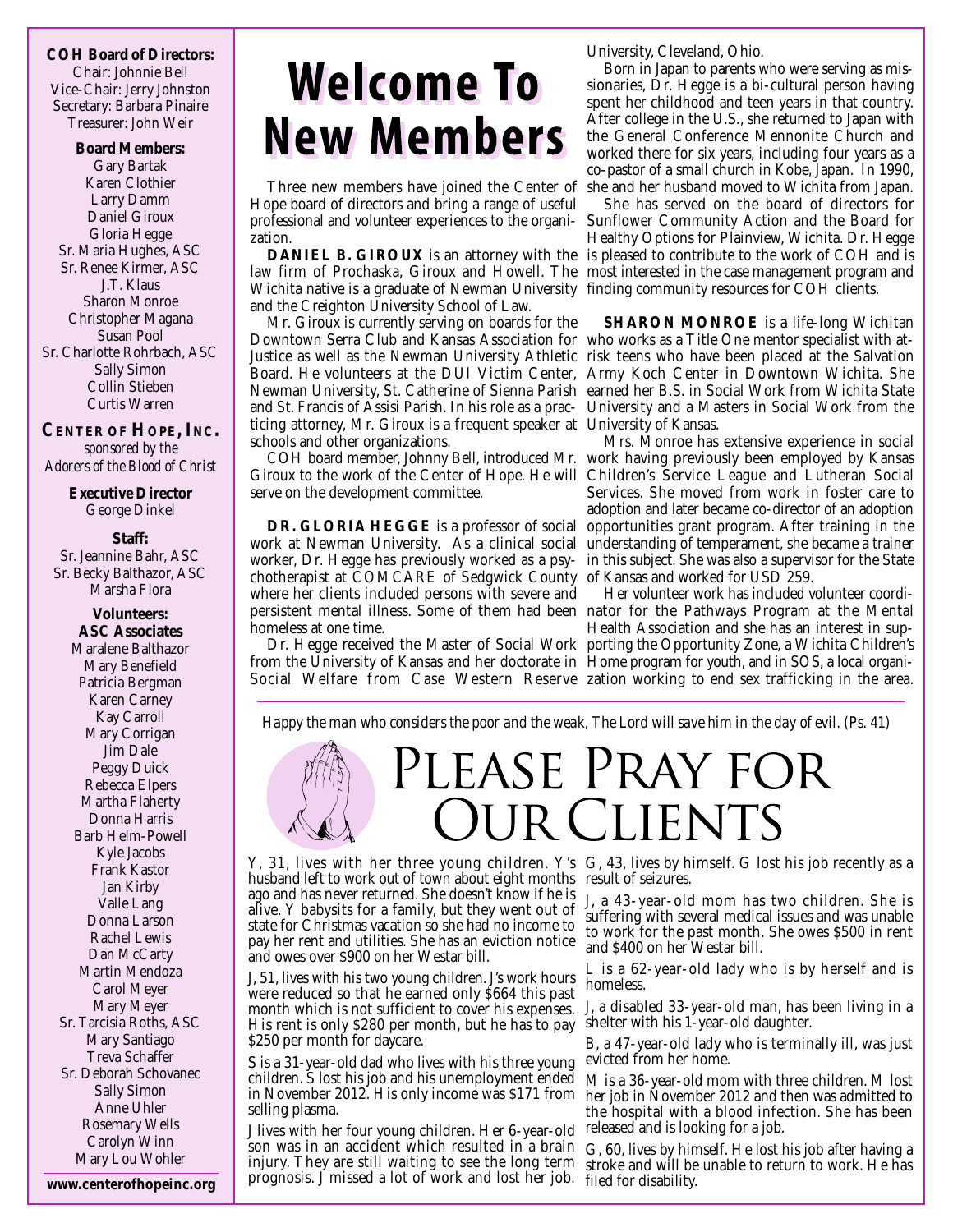### Donate an Old Bike to COH!



Lack of adequate transportation is a real barrier that causes many families to come to the Center of Hope seeking assistance. Many have had to sell their cars to pay rent after losing their jobs. Some of the families choose to pay their rent and don't have the funds to make their car payment which results in the car being repossessed. Often the car they have just breaks down and they do not have the funds to repair it.

Consequently, we see many families walking or using the bus to get to work. Since the buses don't run after 7:00 p.m., those working on the second or third shifts are not able to access this resource. We see many walk to our office for assistance, often many miles.

The bicycle allows them to extend the area to seek and maintain jobs. I have had some families that we have helped with a month's rent that were more excited about receiving the bike than the rent assistance, as it allows them to help themselves.

If you have an old bike you haven't used for some time, and would like a little more room in your garage, you might consider donating it to the Center of Hope.

#### **Christmas Concert Benefits COH**

The Damm Music Center hosted a Christmas concert at Gracepoint Church on Dec. 21, 2012 for Center of Hope. Over 200 attended the concert which was free. The music and showmanship were excellent and provided a wide range of Christmas music set to a rock beat.

Many thanks are extended to the performers…music instructors, students and employees of Damm Music Company… Gracepoint Church and their sponsors.

Money from a free-will offering brought \$3,784 in rent and utility assistance for many families who come to COH. A special thanks to Gracepoint Church for providing the venue at no cost, but also for a creative Christmas background video and \$1,000 donated for our program.

### JOHNSTON'S HALF MARATHON



Calling all runners! Johnston's Charitable Foundation will be hosting a half marathon and a **5k run at 8 a.m. on Sunday Sept. 15, 2013**. All proceeds from the event will go to charity. Registration will be at Johnston's Clothier, Go Run First Gear and the morning of the race. The first 500 to sign up are guaranteed a high quality quarter zip knit black shirt. If you are tuning up for a marathon, maxing out at a half marathon, or would just like to go for a Sunday morning run, this event promises to be a great time. Food, drink, awards, professional timers, music and the chance to help some charitable organizations serving some very needy people…what could be better? Hope to see you there.

*George Dinkel, who worked so closely with Judy during her time at Center of Hope, remembers her contributions to the program.*

#### **Judy Lambert Memorial**

We are very saddened to report that Judy Lambert passed away in January. Judy was employed by the Center of Hope as the Administrative Assistant from April 2007 through December 2011. During these years, Judy was well respected and developed an excellent relationship with many of the landlords we deal with in providing rent assistance. Judy had a kind heart and was always very concerned about the families coming to us with the greatest needs. Judy especially loved all the little children that would accompany their parents. She would strongly advocate for these families and do whatever she could to help them. Judy loved spending time with the volunteers and helping answer any questions they might have. Judy was very generous and had a strong will to help others. We are sorry for the loss of Judy and ask that you please keep her in your prayers.